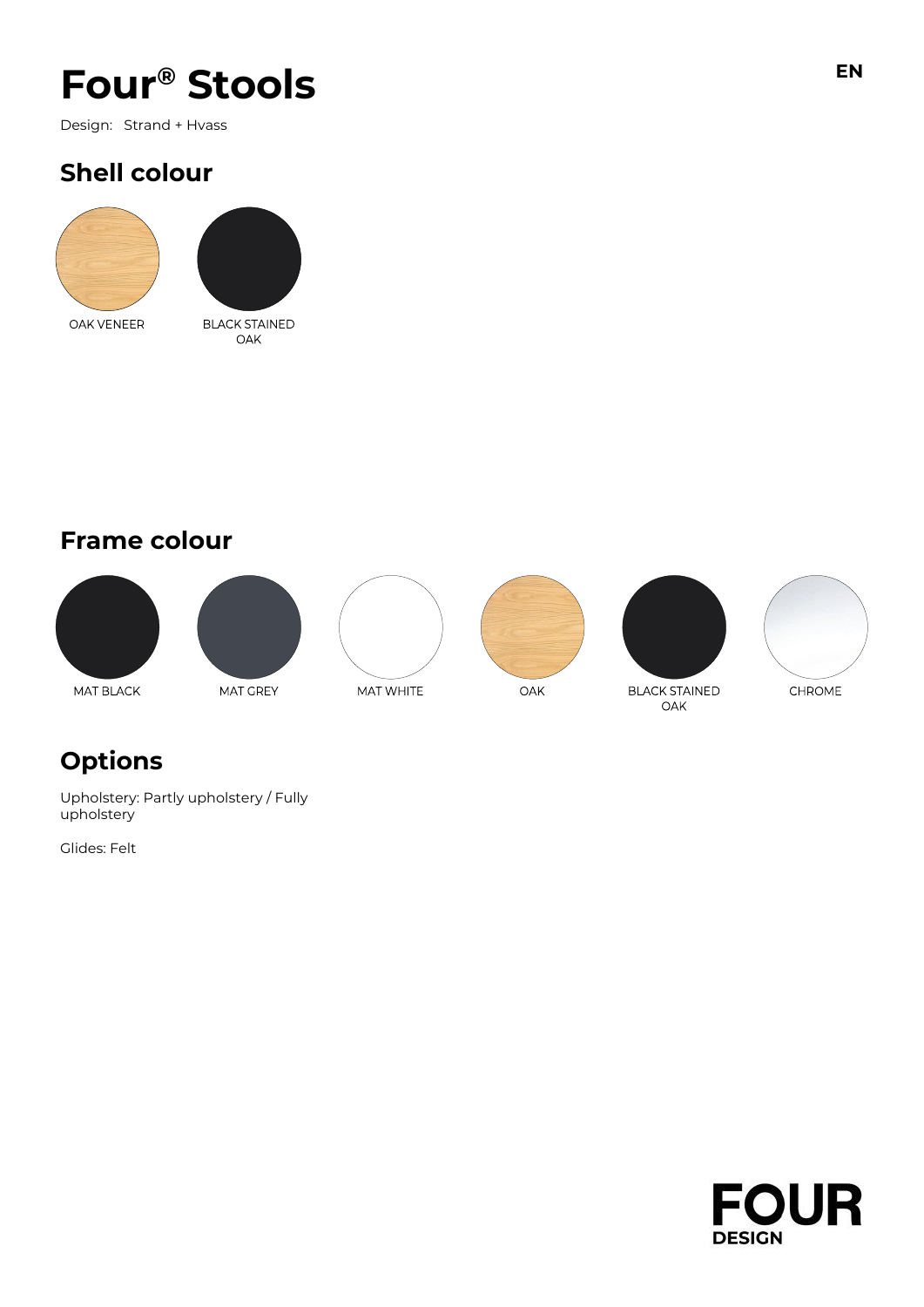# **Four® Stools EN**

Design: Strand + Hvass









### **Four Stool 105, Steel frame Four Stool 105, Wooden frame**



### **Four Stool 74, Steel frame Four Stool 74, Wooden frame**





### **Four Stool 90, Steel frame Four Stool 90, Wooden frame**